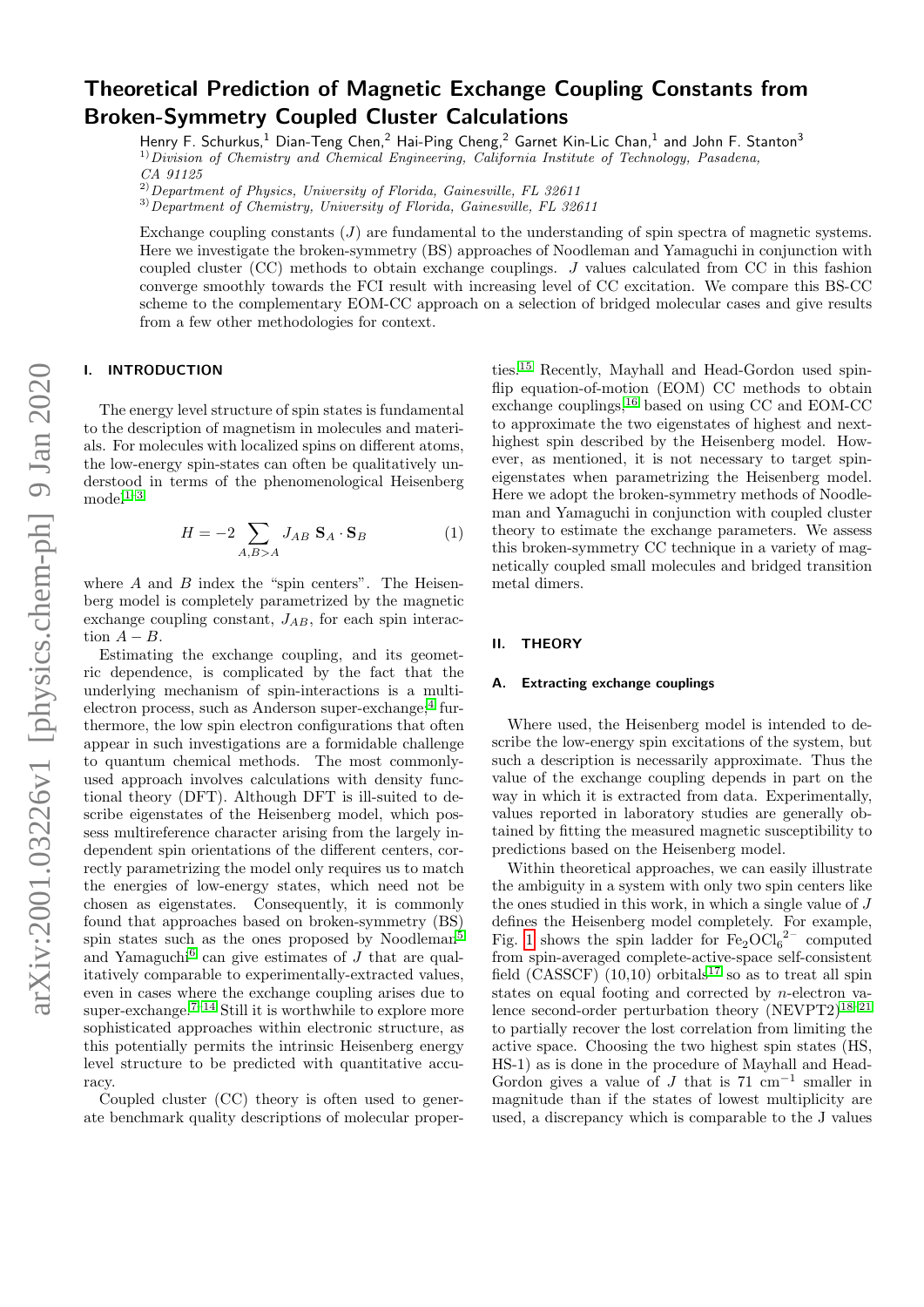

<span id="page-1-0"></span>FIG. 1. Theoretical spectrum of  $\text{Fe}_2\text{OCl}_6^2$  as obtained by CASSCF(10,10) and NEVPT2 with orbitals obtained via a spin-average over all spin-states. A simple Heisenberg model cannot exactly capture this spectrum and fits of the Heisenberg model yield exchange couplings that vary by up to a factor of 2 depending on the chosen weighting of the states in the fit. Note that for single-reference methods  $|S_{tot}|$  can differ significantly from integer values.

themselves. A least-squares fit to all states yields -85 cm<sup>−</sup><sup>1</sup> , which is within 10% of the former value, and even closer to that obtained when the lowest spin and highest spin (LS and HS, respectively) states are selected. Note that strong  $S$  dependence of  $J$  in these fits does not necessarily mean that the Heisenberg model is a poor approximation for the molecule itself, because the quality of the theoretical approximations themselves depends on the spin state. Thus we see that, when giving a theoretical value for J it is important to specify which states were used to compute it, which we do in our work below.

Finally, we stress that it is not necessary, nor always desirable, to fit the exchange parameters of the Heisenberg model to theoretical calculations of spin eigenstates. The basis of an effective model is that there exists a space of low-energy states where the matrix elements of the model Hamiltonian and the ab initio Hamiltonian agree, but one is free to choose any rotation within this space to characterize the model parameters. While fitting to eigenstates is convenient, it is undesirable if the theoretical approach incurs a large error for such states. This is the rationale behind broken symmetry approaches, which we now discuss.

## B. Broken symmetry approach to J couplings

One of the earliest proposals to estimate exchange couplings from broken-symmetry wavefunctions was given by Noodleman.[5](#page-6-3) His popular method computes magnetic exchange coupling constants using broken symmetry unrestricted Hartree-Fock (BS-UHF) solutions for low-spin states

$$
J = \frac{-[E(\text{HS}) - E(\text{BS})]}{s_{max}^2}, \qquad (2, \text{"Noodleman"})
$$

where  $E(BS)$  is the energy of the low-spin solution,  $E(HS)$  is the high-spin energy, and  $s_{max}$  is the total spin of the high-spin state. This assumes that the broken symmetry state is an equal mixture of the lowest and highest spin states, which is strictly valid only for broken symmetry determinants with two  $s = 1/2$  centers in the weak overlap limit.

A more general approach was suggested by Yamaguchi, originally for DFT calculations.[6](#page-6-4) That approach, and its correspondence to that of Noodleman (which is also to-day applied with DFT calculations),<sup>[5](#page-6-3)</sup> can be developed as follows. Consider two coupled spins  $S_A$  and  $S_B$ , for which the resultant spin is

$$
\mathbf{S}_{tot}^2 = \mathbf{S}_A^2 + \mathbf{S}_B^2 + 2\mathbf{S}_A \cdot \mathbf{S}_B. \tag{3}
$$

Using the definition of  $J_{AB}$ , Eq. [1,](#page-0-0) the energy of a given state  $\psi$  (not necessarily an eigenstate) is

$$
E(\psi) = -J_{AB} \left[ \langle \mathbf{S}_{tot}^2 \rangle - \langle \mathbf{S}_A^2 \rangle - \langle \mathbf{S}_B^2 \rangle \right],\tag{4}
$$

which can be used to determine  $J_{AB}$  by using energies of any two states  $\psi_1$  and  $\psi_2$ , *viz.* 

$$
J_{AB} = \frac{E(\psi_1) - E(\psi_2)}{\langle \mathbf{S}^2 \rangle_{\psi_2} - \langle \mathbf{S}^2 \rangle_{\psi_1}}.
$$
(5)

Typically, one chooses  $\psi_1$  to be an approximation to the HS state, which is usually close to a spin eigenfunction with most methods. For the case under consideration then, one can obtain the specific form of the Yamaguchi formula by inserting the HS (T) and BS (S) energies and spins

$$
J_{AB} = \frac{E(\psi_T) - E(\psi_S)}{\langle \mathbf{S}^2 \rangle_{\psi_S} - \langle \mathbf{S}^2 \rangle_{\psi_T}} \ . \qquad (8, \text{"Yamaguchi"})
$$

For two uncoupled spins, the broken-symmetry UHF singlet solution is roughly "half-singlet" and "halftriplet", so that  $\langle S^2 \rangle_{BS} \sim 1$ , the equality of which recovers the Noodleman formula with  $s_{max} = 1$  provided the high-spin wavefunction is a spin eigenfunction. Similarly, for the desired broken symmetry solution in which all unpaired  $\alpha$  spins are on one center, and all unpaired  $\beta$  on the other, it can be shown that  $\langle \mathbf{S}^2 \rangle_{BS} = s_{max}$ , so that the denominator of the Yamaguchi formula reduces to

$$
s_{max} - s_{max}(s_{max} + 1) = -s_{max}^2,\tag{7}
$$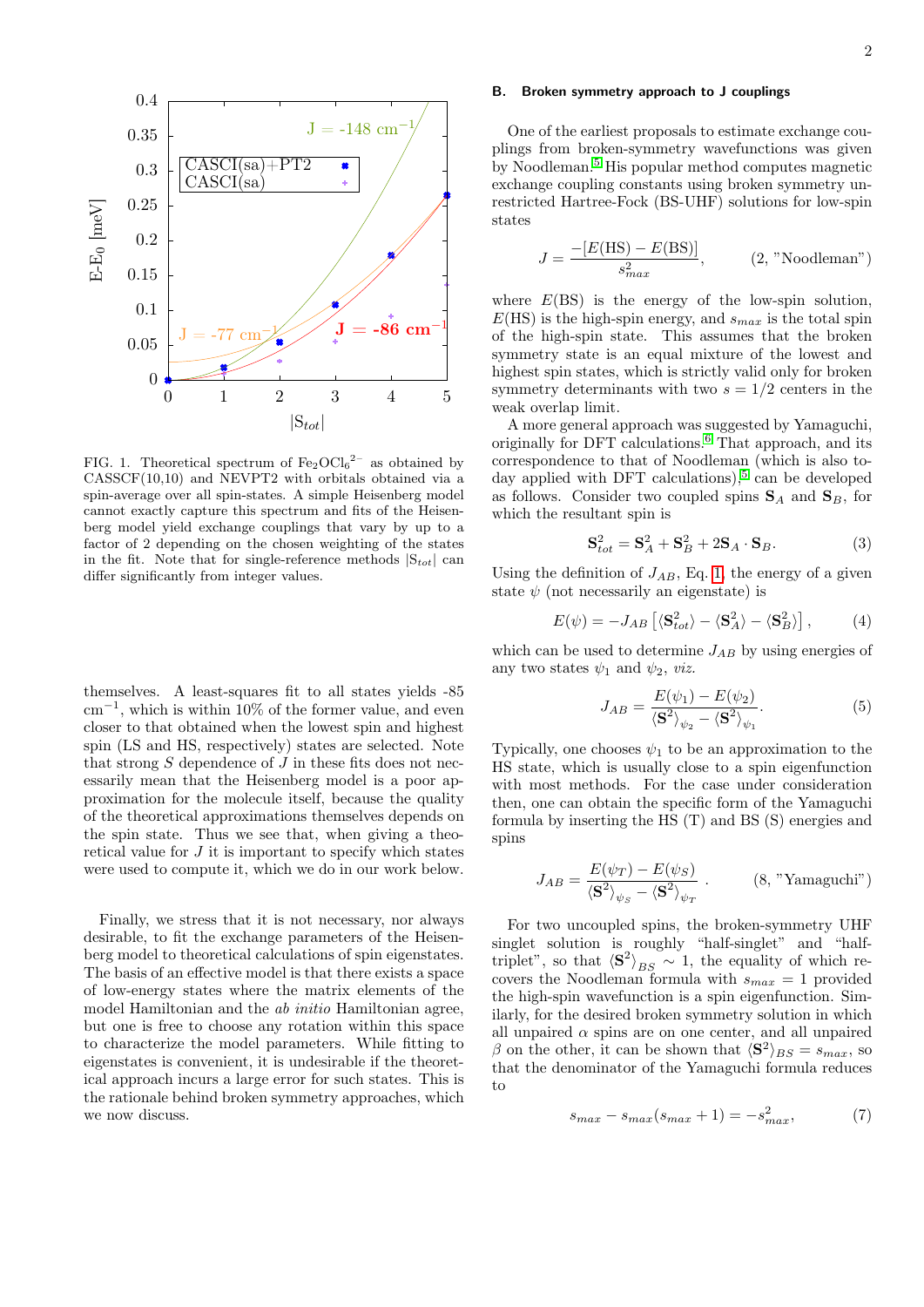which serves to show the correspondence between the Yamaguchi and Noodleman equations.

The advantage of the Yamaguchi formula is that it can be applied to any wavefunction for the low-spin state, approximate or exact, while the Noodleman formula (at least in the sense of the correspondence illustrated above) applies only when the broken-symmetry wavefunction is used in its unadulterated form, i.e. at the SCF (or Kohn-Sham DFT) level of theory. The accuracy of the Yamaguchi formula then depends on how completely the low-spin state is contained in the linear-span of spin eigenstates that form the model space of the Heisenberg model, and how well the theoretical method captures the expectation value of the energy in such a state. It has been recognized that coupled-cluster (CC) calculations based on broken-symmetry reference functions are an expedient way to obtain reasonably accurate energies in many situations qualitatively described by low-spin electronic configurations,<sup>[22](#page-6-12)</sup> such as in homolytic bondbreaking and some transition states (similar strategies are followed in broken-symmetry DFT, which is often referred to as broken-symmetry unrestricted Kohn-Sham theory (BUKS)). As the expectation value of  $S^2$  is easily calculated for coupled-cluster wavefunctions,[23](#page-6-13) it is thus worthwhile to explore the Yamaguchi formula to calculate magnetic exchange coupling constants using brokensymmetry CC wavefunctions, and such calculations form the core of the work reported here.

## III. ILLUSTRATIVE CALCULATIONS

J values for a series of molecules with bridged spin centers will now be presented, comparing the BS-CC approach described above to the EOM-CC approach described previously by Mayhall and Head-Gordon. For reference, we will also give results obtained by the most commonly used approach, evaluating the Noodleman formula with DFT orbitals, and a few other methods.

#### <span id="page-2-1"></span>A. Computational Details

All calculations were carried out in the cc-pVDZ basis[24](#page-6-14)[,25](#page-6-15) unless specified otherwise, or in plane-wave bases where denoted by PW. PBE, HF, CAS, EOM, and CCSD(T) results were generated with  $pyscf^{17,21,26,27}$  $pyscf^{17,21,26,27}$  $pyscf^{17,21,26,27}$  $pyscf^{17,21,26,27}$  $pyscf^{17,21,26,27}$  $pyscf^{17,21,26,27}$ . Coupled cluster results beyond CCSD(T) were generated with CFOUR<sup>[28](#page-7-2)</sup> and the MRCC program of Kállay.<sup>[29,](#page-7-3)[30](#page-7-4)</sup> PW-DFT results were generated in  $VASP^{31,32}$  $VASP^{31,32}$  $VASP^{31,32}$  $VASP^{31,32}$  for a simple check of the robustness of the procedures to computational basis.

For the Gaussian orbital calculations, orbitals were first obtained via a restricted open-shell calculation (ROKS/ROHF) for the HS state. Guess orbitals for the LS solution were derived by localizing the singly occupied space of the ROKS/ROHF solution and assigning  $\alpha$  and  $\beta$  occupancies to them, which were subsequently

converged to the BS-UKS/BS-UHF ground state. In addition, HS UKS orbitals were computed, taking care to break spatial symmetry when present in order to obtain the lowest energy solution.

For the plane-wave calculations projector-augmentedwave  $(PAW)$  pseudopotentials<sup>[33,](#page-7-7)[34](#page-7-8)</sup> were employed with a plane-wave cutoff energy of 500 eV and an energy threshold for self-consistency of  $10^{-6}$  eV.

Correlated wavefunction calculations were carried out starting from the Gaussian orbital mean-field solutions. UCCSD calculations were based on the corresponding (HS/LS) HF solution keeping all core orbitals frozen. For the BS approach, the BS-UHF orbitals were used. For the EOM approach, ROHF orbitals were used since this allowed for easier convergence of the EOM amplitudes. To initialize the EOM eigenvectors into the correct space, a small EOM calculation was carried out freezing all but the singly occupied orbitals. The singles amplitudes from this calculation were then taken as an initial guess for the eigenvectors in the full space EOM calculation. Preliminary testing showed  $S^2$  values computed by CCSD and CCSD(T) to be similar. To avoid large memory requirements for the larger systems,  $S<sup>2</sup>$  values computed by CCSD were used for CCSD(T) as well.

CASCI calculations were performed using ROHF/ROKS orbitals, choosing all singly occupied orbitals as the active space. Further CASCI calculations were performed using orbitals determined from spinaveraged CASSCF calculations over the same space, weighting the HS and LS state equally  $(CASCI(sa))$ . Second-order perturbative corrections were calculated for all cases separately via NEVPT2 (denoted "+PT2" below). Because both CASCI and NEVPT2 used a spin-adapted implementation, the spins appearing in the Yamaguchi formula for these methods are equivalent to the spins of the eigenstates.

#### <span id="page-2-0"></span>B. Comparison to the full configuration interaction limit

We first look at two cases which can be solved effectively exactly (i.e. full CI quality results are available) in Table [I.](#page-3-0) Both model systems comprise two spin- $\frac{1}{2}$  centers coupled via super-exchange into a singlet and a triplet. Both structures are centrosymmetric molecules comprising two hydrogen atoms bridged by a central closed shell atom (X=He,  $R(H-He)=1.5\text{\AA}$ , and  $F^-$ ,  $R(H-F)=2\text{\AA}$ ).

Applying the Yamaguchi formula, the series of CC methods converges smoothly to the FCI limit. CCSDTQ is exact for H−He−H and CCSDTQPH can already be seen as almost converged for  $[\mathrm{H}\!-\!\mathrm{F}\!-\!\mathrm{H}]^-,$  where FCI requires octuple excitations. In routine chemical practice, however, calculations beyond  $CCSD(T)$  are rarely feasible. It is encouraging that J values obtained with BS-CCSD and EOM-CCSD are comparable in both cases and in good agreement with the exact limit. Specifically, they are considerably closer than the traditionally used Noodleman approaches with mean-field methods.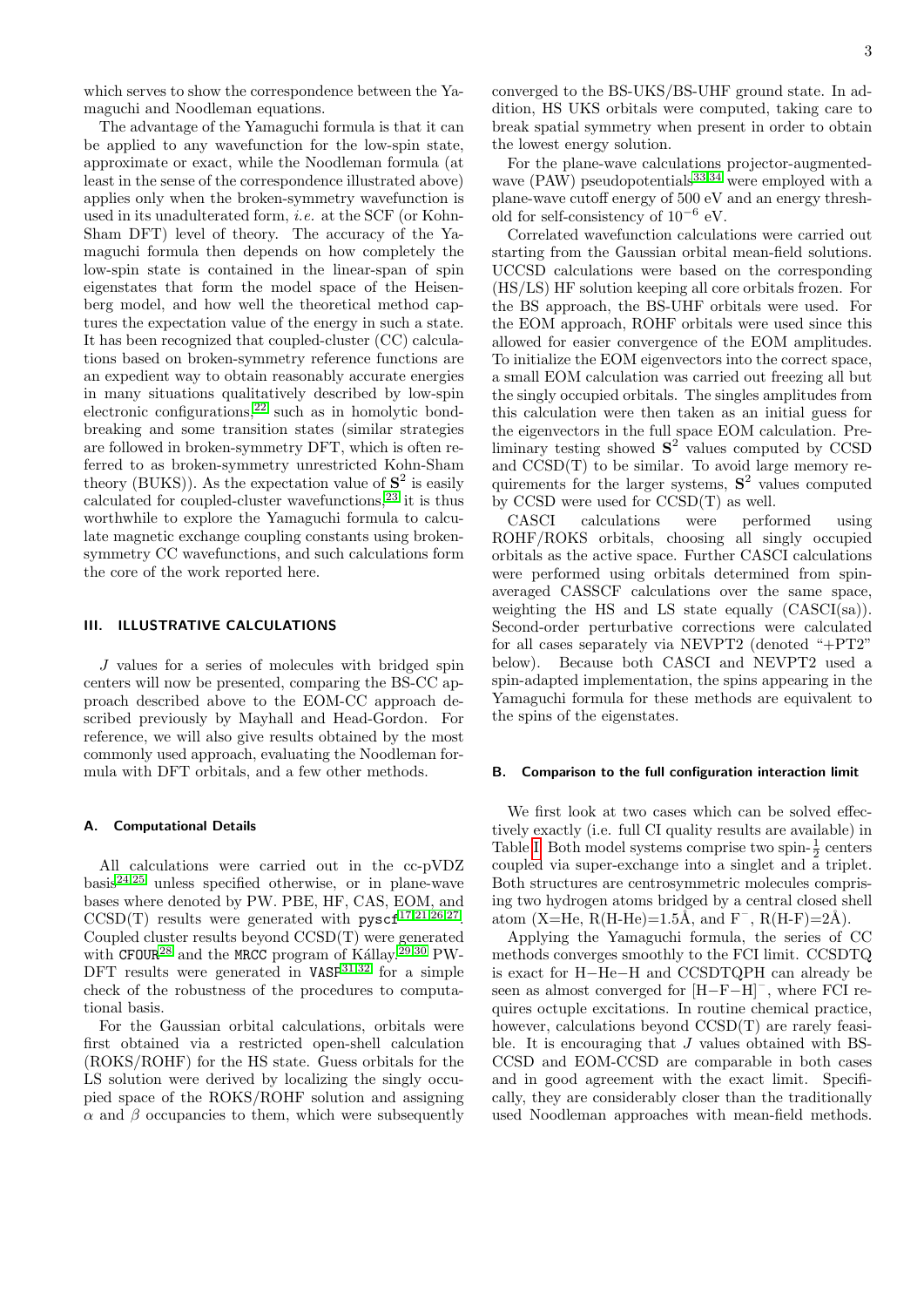|                        | Noodleman Yamaguchi |         | ${\bf S}_{\rm LS}^2$ |
|------------------------|---------------------|---------|----------------------|
| $H$ -He-H              |                     |         |                      |
| <b>CCSDTQ</b>          | $-1126$             | -563    | 0.0000               |
| <b>CCSDT</b>           | $-1120$             | $-560$  | 0.0001               |
| CCSD(T)                | -875                | $-534$  |                      |
| <b>CCSD</b>            | -761                | -464    | 0.6873               |
| HF (ROHF/BS-UHF)       | $-536$              | $-530$  |                      |
| HF (UHF/BS-UHF)        | $-450$              | -444    | $\,0.9883\,$         |
| PBE (ROKS/BS-UKS)      | $-1092$             | $-1035$ | $\{0.9450\}$         |
| PBE (UKS/BS-UKS)       | $-1036$             | $-981$  |                      |
|                        |                     |         |                      |
| $[H-F-H]$ <sup>-</sup> |                     |         |                      |
| <b>CCSDTQPH</b>        | $-2550$             | $-1275$ | 0.0000               |
| <b>CCSDTQP</b>         | $-2548$             | $-1274$ | 0.0000               |
| <b>CCSDTQ</b>          | $-2520$             | $-1260$ | 0.0004               |
| <b>CCSDT</b>           | $-2288$             | $-1164$ | 0.0361               |
| CCSD(T)                | -1577               | $-1202$ |                      |
| <b>CCSD</b>            | $-1246$             | $-950$  | 0.6880               |
| HF (ROHF/BS-UHF)       | $-803$              | $-789$  |                      |
| HF (UHF/BS-UHF)        | $+99$               | $+97$   | 0.9823               |
| PBE (ROKS/BS-UKS)      | $-3748$             | -2702   | 0.6130               |
| PBE (UKS/BS-UKS)       | -3474               | $-2500$ |                      |
|                        |                     |         |                      |

 $\mathbf{c}^2$ 

|                    |         | $H$ -He-H [H-F-H] <sup>-</sup> |
|--------------------|---------|--------------------------------|
| EOM-CCSD           | $-554$  | $-1178$                        |
| <b>PW-LDA</b>      | $-1435$ | $-2048$                        |
| PW-PBE             | $-978$  | $-1589$                        |
| PW-B3LYP           | $-1240$ | $-1971$                        |
| <b>PW-SCAN</b>     | $-1009$ | $-1450$                        |
| CASCI(PBE)         | $-399$  | $+5523$                        |
| $CASCI(PBE) + PT2$ | $-537$  | $-5377$                        |
| CASCI(HF)          | $-421$  | $-126$                         |
| $CASCI(HF) + PT2$  | $-519$  | $-940$                         |
| CASCI(sa)          | $-508$  | -425                           |
| $CASCI(sa) + PT2$  | $-536$  | $-906$                         |

<span id="page-3-0"></span>TABLE I. *J* coupling constants in  $cm^{-1}$  for H–He–H and [H−F−H]– across different methods. FCI quality results are highlighted in bold. For mean-field methods the HS and LS method are given respectively in parenthesis. Since  $S<sup>2</sup>$  are not computed in VASP, the Noodleman formula is used for all PW results. In all PW calculations the HS state is described by UKS.

As the coupled cluster series approaches the exact limit, the corresponding  $\langle S^2 \rangle_{LS}$  values have to decay from the broken-symmetry value of the reference determinant to the spin eigenfunction value of zero. Therefore, applying the Noodleman formula with coupled cluster energies with increasing excitation level must converge to the wrong result since it does not take this effect into account. Since the deviation of the spin of the LS state from the broken-symmetry value is already substantial within the CCSD description, especially for H-He-H  $(S^2 = 0.362)$ , it is critical for the BS-CCSD approach to employ the Yamaguchi and not the Noodleman formula to correct for the non-zero S 2 value. Without any correction, one would obtain only  $J = -437$  cm<sup>-1</sup> even with CCSD(T), while

the Noodleman formula would drastically overshoot (see Table [I\)](#page-3-0). This difference between the Noodleman and Yamaguchi equations does not occur within the mean-field description for which the Noodleman approach was originally intended, as the BS  $S^2$  value (0.998) is quite close to the ideal value of 1. We will study in Section [III C](#page-3-1) how important this difference is in real molecular systems. Surprisingly, for the H−He−H case, EOM-CCSD even outperforms BS-CCSD(T). We will see in Section [III C](#page-3-1) that this is not always the case in realistic molecules.

While Noodleman and Davidson originally suggested their equation for HF, it is often used with density functionals instead. While the Noodleman ROHF/BS-UHF results for these cases are only off by up to 37%, the corresponding PBE results can be off by more than a factor of two. Similar results are seen in both the Gaussian and PW basis.

CASCI underestimates the magnitude of the coupling constant since the active space only correlates the valence electrons of the two spin-centers and thus does not capture the super-exchange mechanism. NEVPT2 treats the effect of all other electrons perturbatively and recovers part of the missing correlation. We find that NEVPT2 still underestimates the missing correlation and therefore the magnitude of J, although it outperforms all meanfield methods independent of whether the Noodleman or Yamaguchi formula are used.

#### <span id="page-3-1"></span>C. Application to bridged transition metal dimers

We next consider how these findings generalize to realistic bridged transition metal dimers with varying numbers of d-electrons (Figure [2\)](#page-4-0).

The different CC approaches are contrasted in Table [II.](#page-4-1) In line with Mayhall and Head-Gordon [16](#page-6-8) , for EOM-CCSD the  $S<sup>2</sup>$  values were not calculated but their idealized values (assuming spin eigenstates for HS and HS-1) were used. All three methods–EOM-CCSD, BS-CCSD, and  $BS-CCSD(T)$ –yield comparable results. As in the cases of H−He−H and  $[H-F-H]^-$ , for all systems other than  $Mn_2O(CN)_{10}$ <sup>6-</sup> going from BS-CCSD to BS- $CCSD(T)$  increases the magnitude of  $J$ . In all these cases then, the FCI limit is probably slightly larger in magnitude than the BS-CCSD(T) result. Given this assumption, BS-CCSD(T) performs best across all molecules. There is no clear trend as to whether BS-CCSD or EOM-CCSD performs better.

All three methods are consistent even away from equilibrium geometry. Figure [3](#page-6-16) shows the energy curves for  $Ti<sub>2</sub>OCl<sub>4</sub>$  with respect to symmetric stretching of the Ti−O bond distance maintaining all other angles and distances and the corresponding  $J$  values. All methods agree regarding the equilibrium distance and show J to (properly) decay towards zero as the bond is dissociated at similar rates.

We contrast BS-CCSD(T) and EOM-CCSD with results from mean field calculations as well as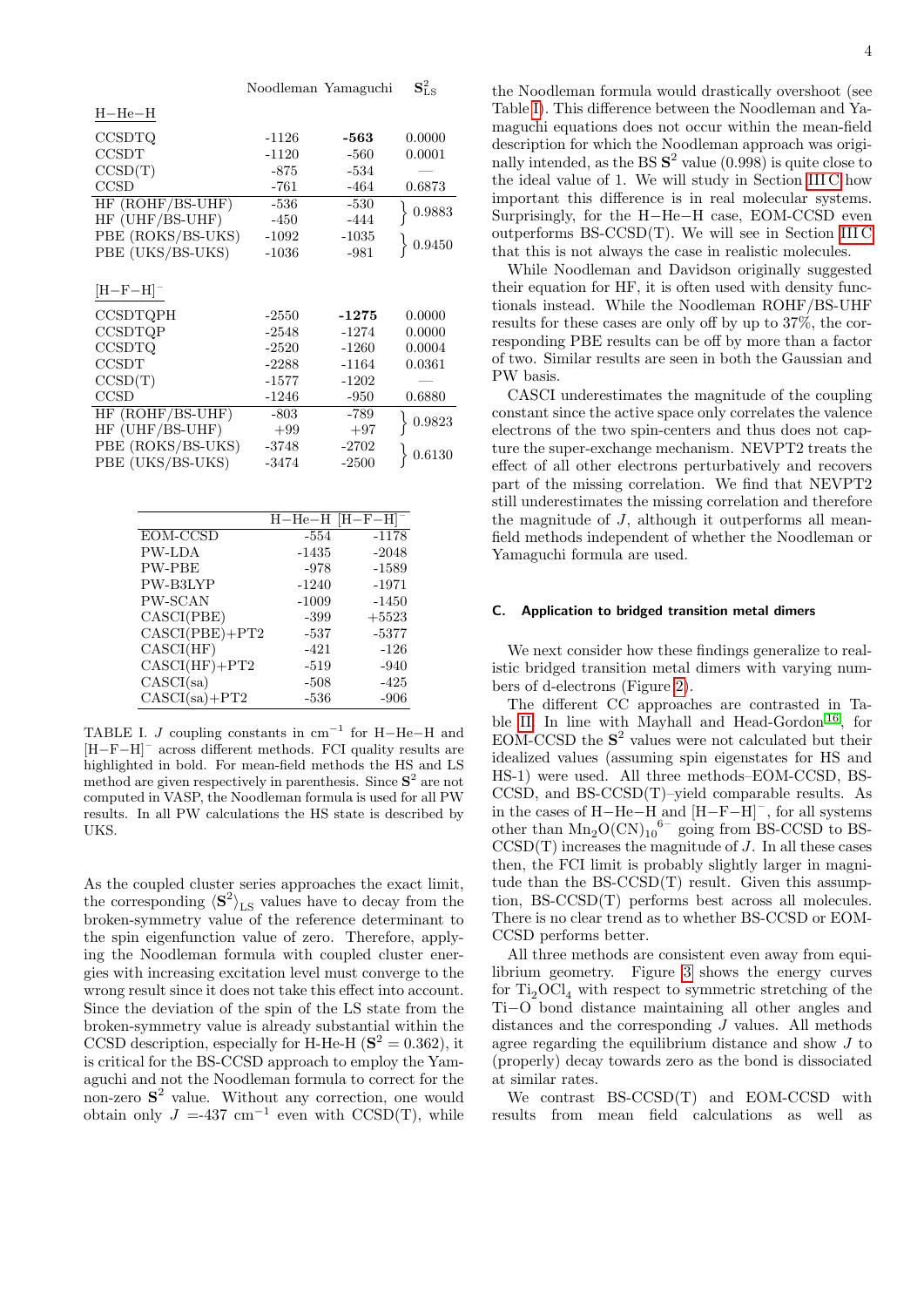

<span id="page-4-0"></span>FIG. 2. Bridged transition metal dimers for which J values are evaluated in Section [III C.](#page-3-1) The total number of d-electrons is given below each molecule.

CASCI(sa)+PT2 and experiment in Table [III.](#page-5-0) Both CC approaches are broadly consistent with experimental results in all cases. From this, one can surmise that CC methods provide reliable results which can be used to compare with other methods.

While a rigorous benchmark of different mean-field approaches is beyond the scope of this study, the following deserves mention: Hart  $et \ al^{35}$  $et \ al^{35}$  $et \ al^{35}$  had concluded from studying H-He-H,  $[H-F-H]$ <sup>-</sup>, and  $Ti<sub>2</sub>OCl<sub>4</sub>$  that the Noodleman formula with HF was performing better when using restricted open-shell rather than unrestricted HS energies. While we can reproduce this effect for the same molecules (in fact, for two of them using unrestricted HS orbitals even yields the wrong sign), this seems not to be true in general. In all cases involving transition-metal systems, the mixed ROHF-UHF approach tends to vastly overestimate the magnitude of the coupling constant.

HF results are off drastically in many cases, regardless of the orbitals and formula chosen (Noodleman or Yamaguchi), even as much as an order of magnitude in the case of  $Mn_2O(CN)_{10}$ <sup>6-</sup>. The same can be said for PBE results. That the BS-CCSD(T) result is obtained from the same BS-UHF orbitals as the UHF  $J$  values indicates that the rather poor results for the other methods reflect true shortcomings of those methods in the context of these applications. This is even true for  $CASCI(sa) + PT2$ which, apart from this case, follows the same behavior as discussed previously.

|                                                      | $E(\mathrm{HS})$ | $(s_{HS}^2)$                               | $E(\text{low})$ (s <sup>2</sup> <sub>low</sub> ) | J              |
|------------------------------------------------------|------------------|--------------------------------------------|--------------------------------------------------|----------------|
|                                                      | a.11.            |                                            | a.11.                                            |                |
|                                                      |                  |                                            |                                                  |                |
| Ti <sub>2</sub> OCl <sub>4</sub>                     | $-3611$          |                                            |                                                  |                |
| EOM-CCSD                                             | .533061          |                                            | .533283                                          | $-24$          |
| BS-CCSD                                              |                  | $.533126$ (2.002079) $.533267$ (0.999454)  |                                                  | $-31$          |
| $BS-CCSD(T)$                                         | .583558          |                                            | .583748                                          | $-42$          |
|                                                      |                  |                                            |                                                  |                |
| $\rm Cr_2O(NH_3)_{10}^{4+}$                          | $-2725$          |                                            |                                                  |                |
| EOM-CCSD                                             | .426271          |                                            | .430946                                          | $-171$         |
| <b>BS-CCSD</b>                                       |                  | $.426729$ (12.008289) $.433326$ (2.910380) |                                                  | $-159$         |
| $BS-CCSD(T)$                                         | .514911          |                                            | .522934                                          | $-194$         |
|                                                      |                  |                                            |                                                  |                |
| $\rm Mn_2O(CN)_{10}^{6-}$                            | $-3300$          |                                            |                                                  |                |
| BS-CCSD                                              |                  | $.159211$ (20.040980) $.189390$ (3.805756) |                                                  | $-408$         |
| $BS-CCSD(T)$                                         | .363566          |                                            | .375919                                          | $-167$         |
|                                                      |                  |                                            |                                                  |                |
| $\text{Fe}_2\text{OCl}_6{}^{2-}$                     | $-5359$          |                                            |                                                  |                |
| EOM-CCSD                                             | .119664          |                                            | .125261                                          | $-123$         |
| BS-CCSD                                              |                  | $.120087$ (30.003902) $.131194$ (4.796592) |                                                  | -97            |
| $BS-CCSD(T)$                                         | .178681          |                                            | .192750                                          | $-123$         |
| $\text{Fe}_2\text{S}_2(\text{SCH}_3)_4{}^{2-}$ -5071 |                  |                                            |                                                  |                |
|                                                      |                  |                                            |                                                  |                |
| BS-CCSD                                              |                  | $.020339$ (30.014220) $.038130$ (4.699074) |                                                  | $-154$         |
| $BS-CCSD(T)$                                         | .107047          |                                            | .129098                                          | $-191$         |
| $\mathrm{Cu_{2}Cl_{6}}^{2-}$                         | $-6037$          |                                            |                                                  |                |
| EOM-CCSD                                             | .368900          |                                            | .368900                                          | $-0$           |
| BS-CCSD                                              |                  | $.369189$ (2.001204) $.369169$ (0.998728)  |                                                  | $\overline{4}$ |
| $BS-CCSD(T)$                                         | .414833          |                                            | .414886                                          | $-12$          |
|                                                      |                  |                                            |                                                  |                |

<span id="page-4-1"></span>TABLE II. State-specific absolute energies and J values computed via EOM-CCSD, BS-CCSD, and BS-CCSD(T). For EOM "low" denotes the HS-1 state, for BS the brokensymmetry LS state. The EOM HS energy is obtained from ROHF orbitals, the BS HS energies from UHF orbitals. The exact values for  $S_{\text{HS}}^2$  and  $S_{\text{HS-1}}^2$  were used for the evaluation of  $J$  from EOM to reproduce the procedure used by Mayhall and Head-Gordon.<sup>[16](#page-6-8)</sup> For BS-CCSD(T) the  $S^2$  values computed with BS-CCSD were used.

One interesting finding in this study concerns the values of  $\langle S^2 \rangle$  for the BS-CC wavefunctions. While the small systems that are treated in Section [III B](#page-2-0) are such that correlation at the CCSD level acts to significantly reduce the LS  $\langle S^2 \rangle$  value from the near-unity value of the reference determinant, it turns out that this is not true for the transition metals, where the correlation contribution to  $\langle S^2 \rangle$  is rather small. It seems that in these cases, the electrons within the spin-centers are being more "correlated" than are the interactions between electrons on different spin centers. Because of this, it is apparent that the simple Noodleman equation – which does not require the (somewhat expensive) calculation of  $\langle S^2 \rangle$  can be applied in conjunction with the BS-CC wavefunctions. We verify this in Table [IV](#page-5-1) and find that indeed this approach yields results almost identical to full BS-CCSD and BS- $CCSD(T)$  respectively. It is important to note that this simpler approach appears to work well in practice (with less than triples excitations). As discussed previously,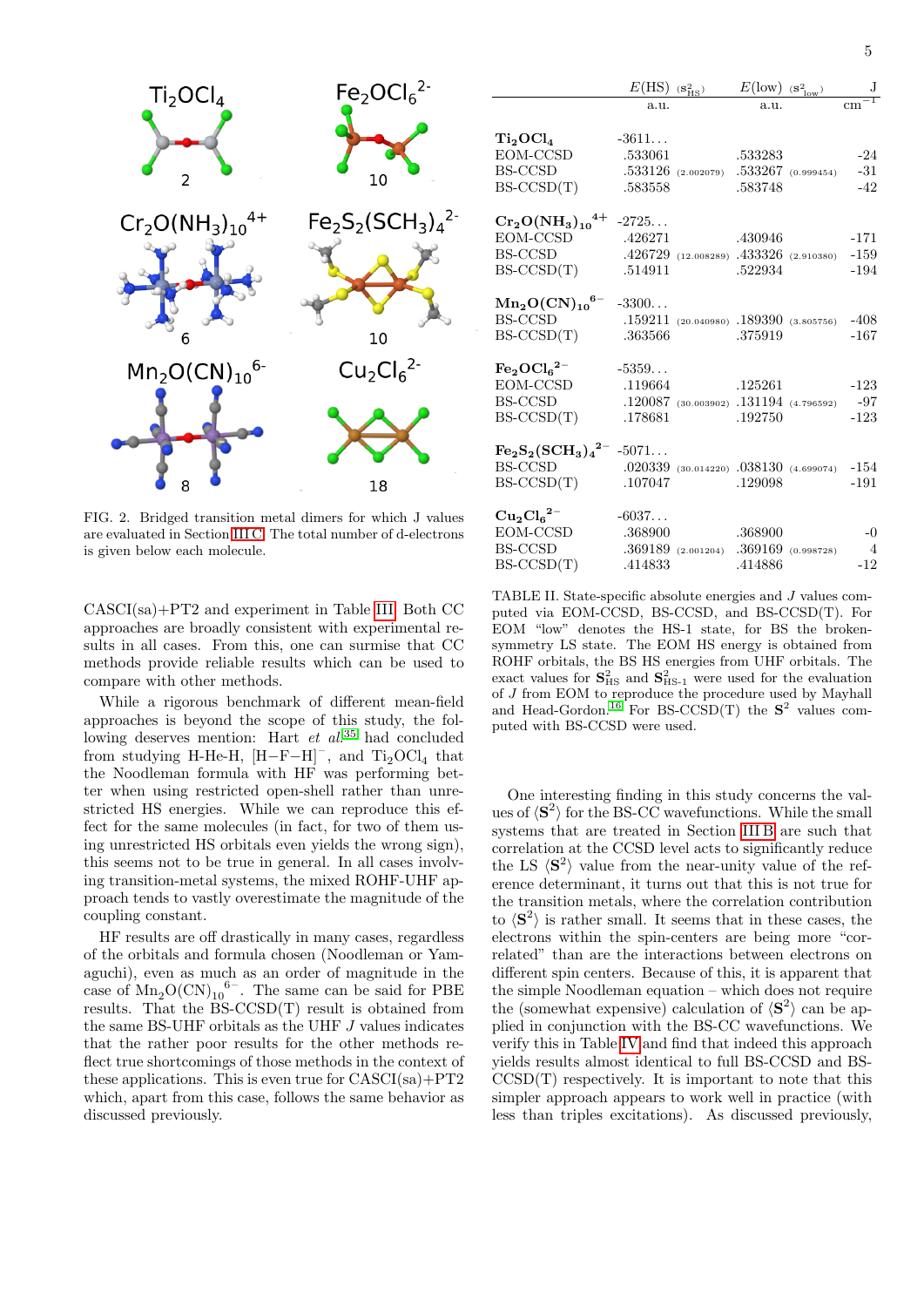| UKS (PBE) CASCI(sa)+PT2 Experiment |
|------------------------------------|
|                                    |
| $-^a$                              |
| $-225$ <sup>c</sup>                |
| $-360^\circ$                       |
| $-112^t$                           |
| $-148h$                            |
| $-191$                             |
|                                    |

<span id="page-5-2"></span><sup>a</sup> no experimental result available. Geometry taken from Hart *et al.* <sup>[35](#page-7-9)</sup> at R(Ti-O)=1.8 Å.

<span id="page-5-4"></span><span id="page-5-3"></span> $b$  S<sup>2</sup> values computed from analogous calculation with def-sv basis on the outer ligands due to memory limitations (energies full cc-pvdz) <sup>c</sup> from Pedersen<sup>[36](#page-7-10)</sup>. Geometry taken from Harris *et al.*<sup>[37](#page-7-11)</sup> who reported J=-124 cm<sup>-1</sup>.

<span id="page-5-5"></span>d UCCSD did not converge due to the large ROHF→UHF instability of the HS state ( $\Delta E = 3.3$  eV,  $\Delta S^2 = 0.74$ ).

<span id="page-5-6"></span>e estimated from Ziolo et al. [38](#page-7-12) by fitting the measured magnetic moment to a two-site Heisenberg model. The experimental result may be smaller due to unknown amounts of paramagnetic impurities in the sample.

<span id="page-5-7"></span>f from Haselhorst et al.<sup>[39](#page-7-13)</sup>. Geometry taken from Harris et al.<sup>[37](#page-7-11)</sup> who reported J=-117 cm<sup>-1</sup>.

<span id="page-5-8"></span><sup>g</sup> UCCSD did not converge due to large ROHF→UHF instability of the HS state ( $\Delta$ E=1.9 eV,  $\Delta$ S<sup>2</sup>=0.06).

<span id="page-5-9"></span>h from Gillum et al. <sup>[40](#page-7-14)</sup> for the synthetic analog  $Fe<sub>2</sub>S<sub>2</sub>(S<sub>2</sub> - o - xyl)<sub>2</sub><sup>2</sup>$ . Geometry taken from Sharma et al. <sup>[41](#page-7-15)</sup> who report J=-236 cm<sup>-1</sup>.

<span id="page-5-10"></span><sup>i</sup> from Maass, Gerstein, and Willett<sup>[42](#page-7-16)</sup>. Geometry taken from Willett *et al.*<sup>[43](#page-7-17)</sup>.

<span id="page-5-0"></span>TABLE III. Comparison of J values computed by broken-symmetry CCSD(T) to those obtained with EOM-CCSD for a series of molecules depicted in Figure [2.](#page-4-0) HF and PBE results from UHF and UKS calculations as well as CASCI(sa)+PT2, and experimental results are given for reference. Results obtained from the commonly used Noodleman approximation with ROHF and BS-UHF energies as suggested by Hart et  $al.^{35}$  $al.^{35}$  $al.^{35}$  are also given. In the procedure described in Section [III A](#page-2-1) for the evaluation of EOM-CCSD, a large ROHF→UHF instability leads to convergence problems for the CCSD calculation underlying EOM-CCSD in two cases  $(Mn_2O(CN)_{10}^{6-}$ :  $\Delta E=3.3$  eV,  $\Delta S^2=0.74$ ; Fe<sub>2</sub>S<sub>2</sub>(SCH<sub>3</sub>)<sub>4</sub><sup>2-</sup>:  $\Delta E=1.9$  eV,  $\Delta S^2=0.06$ ). In all other cases  $\Delta E$  is 0.4 eV or less and  $\Delta S^2$  at most 0.03. ( $\Delta E$  and  $\Delta S^2$  represent the change in energy and squared spin between ROHF and UHF).

| Noodleman<br>Yamaguchi                                                               | <b>EOM</b> |
|--------------------------------------------------------------------------------------|------------|
| CCSD(<br><b>CCSD</b><br>CCSD<br>CCSD(                                                | CCSD       |
| $\mathrm{Ti}_2\mathrm{OCl}_4$<br>$-42$<br>-42<br>-31<br>-31                          | -24        |
| $\rm Cr_2O(NH_3)_{10}^{4+}$<br>$-161$<br>$-159$<br>$-196$<br>$-194$                  | $-171$     |
| $Mn_2O(CN)_{10}$ <sup>6-</sup><br>$-408$<br>$-169$<br>$-414$<br>$-167$               |            |
| $\mathrm{Fe_{2}OCl_{6}}^{2-}$<br>$-97$<br>$-124$<br>$-123$<br>-98                    | $-123$     |
| $\text{Fe}_2\text{S}_2(\text{SCH}_3)_4{}^{2-}$<br>-194<br>$-156$<br>$-191$<br>$-154$ |            |
| $\mathrm{Cu_{2}Cl_{6}}^{2-}$<br>$-12$<br>$-12$                                       |            |

<span id="page-5-1"></span>TABLE IV. Comparison of J coupling constants computed from CCSD and CCSD(T) energies and consistently evaluated  $S<sup>2</sup>$  values (Yamaguchi) and with theoretical HS/BS  $S<sup>2</sup>$  values in comparison (Noodleman). EOM-CCSD values are given for reference.

however, it is apparent that as one converges the level of CC excitations in these molecules,  $\langle S^2 \rangle$  will tend to zero and this approach has to eventually converge to the wrong limit. We have seen this in Section [III B,](#page-2-0) where due to the small size of the molecules already CCSD resulted in significantly reduced  $\langle S^2 \rangle$  values.

#### IV. CONCLUSION

This work demonstrates that a simple application of the broken-symmetry approach for calculating magnetic exchange coupling constants in conjunction with coupledcluster theory provides useful results in practice. As such, this method complements recent work by Mayhall and Head-Gordon that has used the spin-flip variant

of equation-of-motion coupled cluster theory. The two approaches both rely on fitting  $J$  to two energies; the present method uses the highest and broken-symmetry lowest-spin state, while the EOM-CC method uses the two highest spin states. Note that there is no formal disadvantage to using broken symmetry states so long as the  $\langle S^2 \rangle$  values are computed for the states of interest, as in the formula of Yamaguchi. However, we have also shown that the simpler approach of Noodleman, which posits the value of  $\langle S^2 \rangle$  for the broken-symmetry lowestspin state, works as well in practice for many realistic molecules.

Computations by the present method are quite straightforward; one needs only to find BS solutions to the self-consistent field equations to obtain a reference single determinant, and to evaluate coupled-cluster energies and (optionally) one- and two-electron density matrix elements  $(\langle S^2 \rangle)$  is straightforwardly computed from these) if the Yamaguchi formula is used. In particular, one does not need to wrestle with converging the EOM-CC equations or assigning spin states, which is not always straightforward.[16](#page-6-8) In our experience, iterative solvers to the EOM equations can get stuck on higher energy solutions unless initial guesses are constructed very carefully. While we studied binary systems with only a single  $J$ coupling in this work, in many cases one is interested in finding J for each of multiple interactions in a molecule separately. BS coupled cluster methods can then potentially be applied the same way as BS DFT – by spin flipping into separate configurations.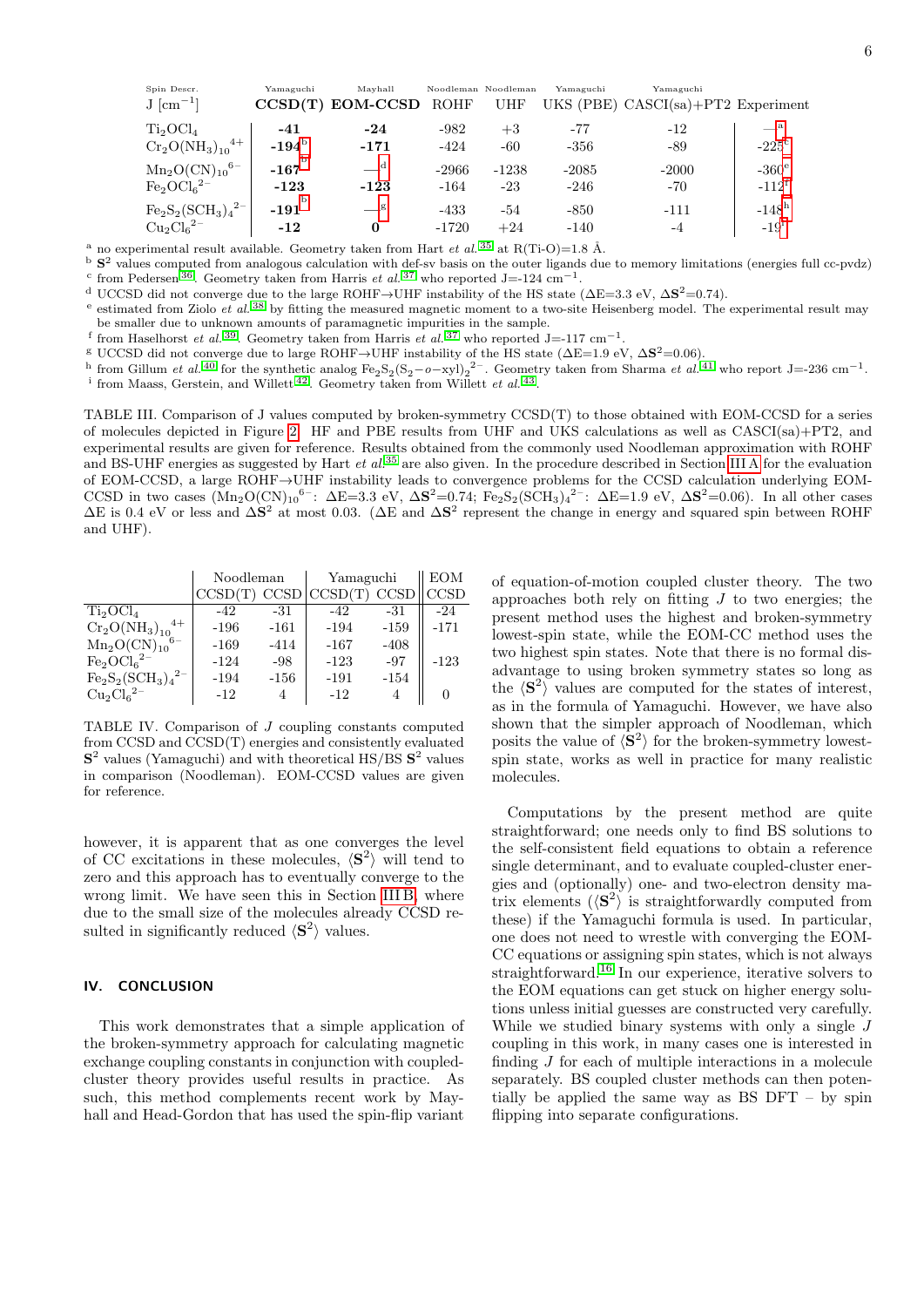

<span id="page-6-16"></span>FIG. 3. J coupling constants (top) and HS and LS energies (bottom) with BS-CCSD, BS-CCSD(T) and EOM-CCSD (HS-1 instead of LS for the EOM calculation). Note that in the lower panel, the LS curves are almost directly under the HS curves due to the small size of the exchange coupling on this scale. For each of the three methods the energy curves have been shifted by their respective LS equilibrium energies,  $E_0$ . All three methods qualitatively agree near equilibrium, with BS-CCSD(T) starting to visually differ at stretched distances. Nonetheless, the resulting J coupling constant distance dependence is similar in all methods even when the absolute energies start to differ.

Calibrating other methods may be one of the main uses of more accurate methods to determine exchange couplings. Since both the EOM and BS coupled cluster approaches agree broadly with experiment and yield consistent results across all studied systems even away from equilibrium, they represent a reliable gauge by which to assess the accuracy of other methods. This is especially valuable since we observe very different behavior for different classes of molecules. For example, we can confirm that in small model systems using the commonly applied Noodleman formula with ROHF energies instead of UHF energies for the HS state yields superior results as posited by Hart *et al.*<sup>[35](#page-7-9)</sup> However, we observe the same not to be true for the larger transition metal complexes.

In short, broken-symmetry coupled cluster theory provides a straightforward methodology to predict magnetic exchange coupling constants, complementing approaches that target spin-eigenstates, such as equation-of-motion coupled cluster methods and complete-active-space techniques. It is especially reliable when employing the Yamaguchi equation, in which case it can cope with almost arbitrary amounts of spin contamination.

### V. ACKNOWLEDGEMENTS

This work was supported as part of the Center for Molecular Magnetic Quantum Materials, an Energy Frontier Research Center funded by the U.S. Department of Energy, Office of Science, Basic Energy Sciences under Award No. [de-sc0019330.](http://arxiv.org/abs/de-sc/0019330) Computations were performed at NERSC, UFRC, and on the Caltech HPC cluster. HFS acknowledges funding from the European Union's Framework Programme for Research and Innovation Horizon 2020 (2014-2020) under the Marie Sk lodowska-Curie Grant Agreement No. 754388 and from LMUexcellent as part of LMU Munich's funding as a University of Excellence within the framework of the German Excellence Strategy.

- <span id="page-6-0"></span><sup>1</sup>P. A. M. Dirac, [Proc. R. Soc. A](http://dx.doi.org/10.1098/rspa.1926.0133) 112, 661 (1926).
- $2W$ . Heisenberg, Zeitschrift für Phys. 49, 619 (1928).
- <span id="page-6-1"></span><sup>3</sup>J. H. van Vleck, The Theory of Electric and Magnetic Susceptibilities (Clarendon Press, Oxford, 1932).
- <span id="page-6-2"></span><sup>4</sup>P. W. Anderson, [Phys. Rev.](http://dx.doi.org/10.1103/PhysRev.115.2) 115, 2 (1959).
- <span id="page-6-3"></span><sup>5</sup>L. Noodleman, [J. Chem. Phys.](http://dx.doi.org/10.1063/1.440939) 74, 5737 (1981).
- <span id="page-6-4"></span> ${}^{6}$ K. Yamaguchi, Y. Takahara, and T. Fueno, in [Appl. Quantum](http://dx.doi.org/10.1007/978-94-009-4746-7_11) [Chem.](http://dx.doi.org/10.1007/978-94-009-4746-7_11), edited by V. H. Smith, H. F. Schaefer, and K. Morokuma (Springer Netherlands, Dordrecht, 1986) pp. 155–184.
- <span id="page-6-5"></span><sup>7</sup>L. Noodleman and E. R. Davidson, [Chem. Phys.](http://dx.doi.org/10.1016/0301-0104(86)80192-6) 109, 131 (1986).
- <sup>8</sup>M. Nishino, S. Yamanaka, Y. Yoshioka, and K. Yamaguchi, [J.](http://dx.doi.org/10.1021/jp962091l) [Phys. Chem. A](http://dx.doi.org/10.1021/jp962091l) 101, 705 (1997).
- <sup>9</sup>R. Caballol, O. Castell, F. Illas, I. de P. R. Moreira, and J. P. Malrieu, [J. Phys. Chem. A](http://dx.doi.org/10.1021/jp9711757) 101, 7860 (1997).
- <sup>10</sup>E. Ruiz, J. Cano, S. Alvarez, and P. Alemany, [J. Comput. Chem.](http://dx.doi.org/ 10.1002/(SICI)1096-987X(199910)20:13<1391::AID-JCC6>3.0.CO;2-J) 20[, 1391 \(1999\).](http://dx.doi.org/ 10.1002/(SICI)1096-987X(199910)20:13<1391::AID-JCC6>3.0.CO;2-J)
- <sup>11</sup>E. Ruiz, in [Princ. Appl. Density Funct. Theory Inorg. Chem. II](http://dx.doi.org/10.1007/b97942) (Springer Berlin Heidelberg, 2004) pp. 71–102.
- <sup>12</sup>I. Rudra, Q. Wu, and T. Van Voorhis, [J. Chem. Phys.](http://dx.doi.org/10.1063/1.2145878) 124, [024103 \(2006\).](http://dx.doi.org/10.1063/1.2145878)
- <sup>13</sup>P. Comba, S. Hausberg, and B. Martin, [J. Phys. Chem. A](http://dx.doi.org/10.1021/jp900752p) 113, [6751 \(2009\).](http://dx.doi.org/10.1021/jp900752p)
- <span id="page-6-6"></span><sup>14</sup>D. A. Pantazis, V. Krewald, M. Orio, and F. Neese, [Dalt. Trans.](http://dx.doi.org/ 10.1039/c001286f) 39[, 4959 \(2010\).](http://dx.doi.org/ 10.1039/c001286f)
- <span id="page-6-7"></span> $^{15}$ I. Shavitt and R. J. Bartlett, [Many Body Methods in Chemistry](http://dx.doi.org/10.1017/CBO9780511596834) [and Physics](http://dx.doi.org/10.1017/CBO9780511596834) (Cambridge University Press, Cambridge, 2009).
- <span id="page-6-8"></span><sup>16</sup>N. J. Mayhall and M. Head-Gordon, [J. Chem. Phys.](http://dx.doi.org/10.1063/1.4896659) 141, 134111 [\(2014\).](http://dx.doi.org/10.1063/1.4896659)
- <span id="page-6-9"></span> $17Q.$  Sun, J. Yang, and G. K. L. Chan, [Chem. Phys. Lett.](http://dx.doi.org/10.1016/j.cplett.2017.03.004) 683, [291 \(2017\).](http://dx.doi.org/10.1016/j.cplett.2017.03.004)
- <span id="page-6-10"></span><sup>18</sup>C. Angeli, R. Cimiraglia, S. Evangelisti, T. Leininger, and J.-P. Malrieu, [J. Chem. Phys.](http://dx.doi.org/ 10.1063/1.1361246) 114, 10252 (2001).
- <sup>19</sup>C. Angeli, R. Cimiraglia, and J.-P. Malrieu, [Chem. Phys. Lett.](http://dx.doi.org/10.1016/S0009-2614(01)01303-3) 350[, 297 \(2001\).](http://dx.doi.org/10.1016/S0009-2614(01)01303-3)
- <sup>20</sup>C. Angeli, R. Cimiraglia, and J.-P. Malrieu, [J. Chem. Phys.](http://dx.doi.org/10.1063/1.1515317) 117, [9138 \(2002\).](http://dx.doi.org/10.1063/1.1515317)
- <span id="page-6-11"></span> $21$ S. Guo, M. A. Watson, W. Hu, Q. Sun, and G. K.-L. Chan, [J.](http://dx.doi.org/ 10.1021/acs.jctc.5b01225) [Chem. Theory Comput.](http://dx.doi.org/ 10.1021/acs.jctc.5b01225) 12, 1583 (2016).
- <span id="page-6-12"></span> $^{22}\mathrm{T}.$  Saito, N. Yasuda, Y. Kataoka, Y. Nakanishi, Y. Kitagawa, T. Kawakami, S. Yamanaka, M. Okumura, and K. Yamaguchi,
- <span id="page-6-13"></span>[J. Phys. Chem. A](http://dx.doi.org/ 10.1021/jp201463h) 115, 5625 (2011). <sup>23</sup>J. F. Stanton, [J. Chem. Phys.](http://dx.doi.org/10.1063/1.468144) 101, 371 (1994).
- <span id="page-6-14"></span><sup>24</sup>T. H. Dunning, Jr., J. Chem. Phys. 90, 1007 (1989).
- <span id="page-6-15"></span><sup>25</sup>D. E. Woon and T. H. Dunning, Jr., J. Chem. Phys. 98, 1358 (1993).